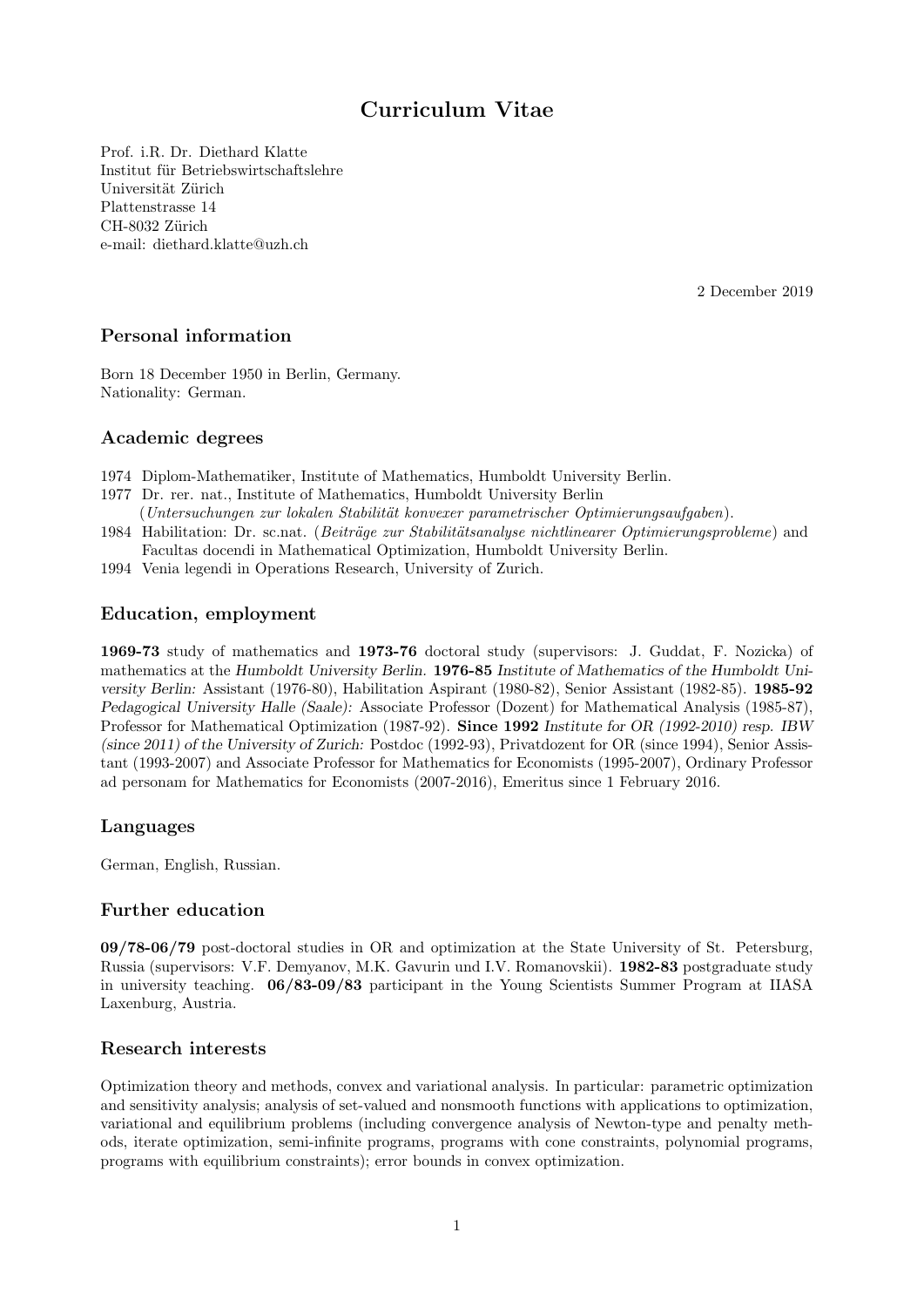## Professional activities

## Doctoral students

Gisbert Thiere, Untersuchungen zum Vergleich und zur Berechnung von Fehlerschranken für lineare Ungleichungssysteme, Dr. rer. nat., Pädagogische Hochschule Halle/Saale, 1989.

Stephan Bütikofer, *Generalized Newton-type methods for nonsmooth equations in optimization and com*plementarity problems, Dr. sc., ETH Zürich, 2008.

Anna-Laura Haber Wickström, Sensitivity Analysis of Semidefinite Programming Problems, Dr. sc. nat., Universität Zürich, 2014.

Eleftherios Antonios Couzoudis, Applications and Computational Methods for Generalized Nash Equilibria, Dr. oec., Universität Zürich, 2016.

## Editorial duties

Member of the Editorial Board Convex Analysis, since 1993. Associate Editor SIAM Journal on Optimization, 2006–2014. Member of the Editorial Board Optimization, 2003–2011. Associate Editor Operations Research Letters, 2002–2011. Editor, together with H.-J. Lüthi and K. Schmedders, OR 2011 Proceedings, Springer 2012. Guest-Editor, together with D. Ward and J. Rückmann, Complete Volume 101 of Annals of OR 2001 (festschrift in honour of A.V. Fiacco).

## Memberships in program/scientific committees (PC) of international conferences

PC German Polish Conference on Optimization (Bedlowo 2017, Wittenberg 2014, Moritzburg 2009) Invited session organizer EUROPT 2013 Workshop (Florence 2013) Invited session organizer 21th IMPS (Berlin 2012) PC Operations Research 2011 (Zurich 2011) Stream organizer (with S. Dempe, G. Feichtinger) Operations Research 2011 (Zurich 2011) PC Advances in Optimization and Related Topics (Barcelona 2010) PC 8th EUROPT Workshop (Aveiro/Portugal 2010) PC Parametric Optimization and Related Topics (Karlsruhe 2010, Puebla 2002, Dubrovnik 1999, Enschede 1995, Güstrow 1991, Eisenach 1989, Plaue 1985) PC 12th Workshop on Well-Posedness in Optimization and Related Topics (Levico Terme 2009) Invited session organizer 20th IMPS (Chicago 2009) PC Approximation and Optimization in the Carribean (San Andres Island 2008, Puebla 1995, Havanna 1993) PC NCP 07 (Rouen 2007) Main Stream organizer (with T. Terlaky) EURO XXII (Prag 2007). PC Mathematical Methods in Economics and Industry (Arnstadt 2005, Liberec 1998, Bardejov 1995) Invited sessions organizer 22th TC7 Conference on System Modeling and Optimization (Turin 2005) PC International Workshop on semi-infinite programming (Hainan, Taiwan 2005) Invited sessions organizer 17th IMPS (Atlanta 2000) PC Operations Research 98 (Zürich 1998) PC Symposium on Mathematical Programming with Data Perturbations (Washington D.C. 1998, 1997) Section chairman SOR 1997 (Jena 1997)

PC German-French Conferences on Optimization (Trier 1996, Dijon 1994)

### Memberships in scientific committees of research programs

Research Programme Variational Analysis and Optimization: Theory and Applications, CRM Barcelona, September to December 2010.

### Referee's reports for

Mathematical Programming, Journal of Optimization Theory and Applications, SIAM Journal on Optimization, SIAM Journal on Control and Optimization, Mathematics of Operations Research, Optimization, Computational Optimization and Applications, Journal of Global Optimization, Control and Cybernetics, Operations Research Letters, Annals of Operations Research, Mathematical Methods of Operations Research (ZOR), Set-Valued Analysis, SIAM Reviews, book publications by Springer, Kluwer, Teubner, Birkhäuser, Wiley, Elsevier, and others. Reviewer for *Mathematical Reviews*.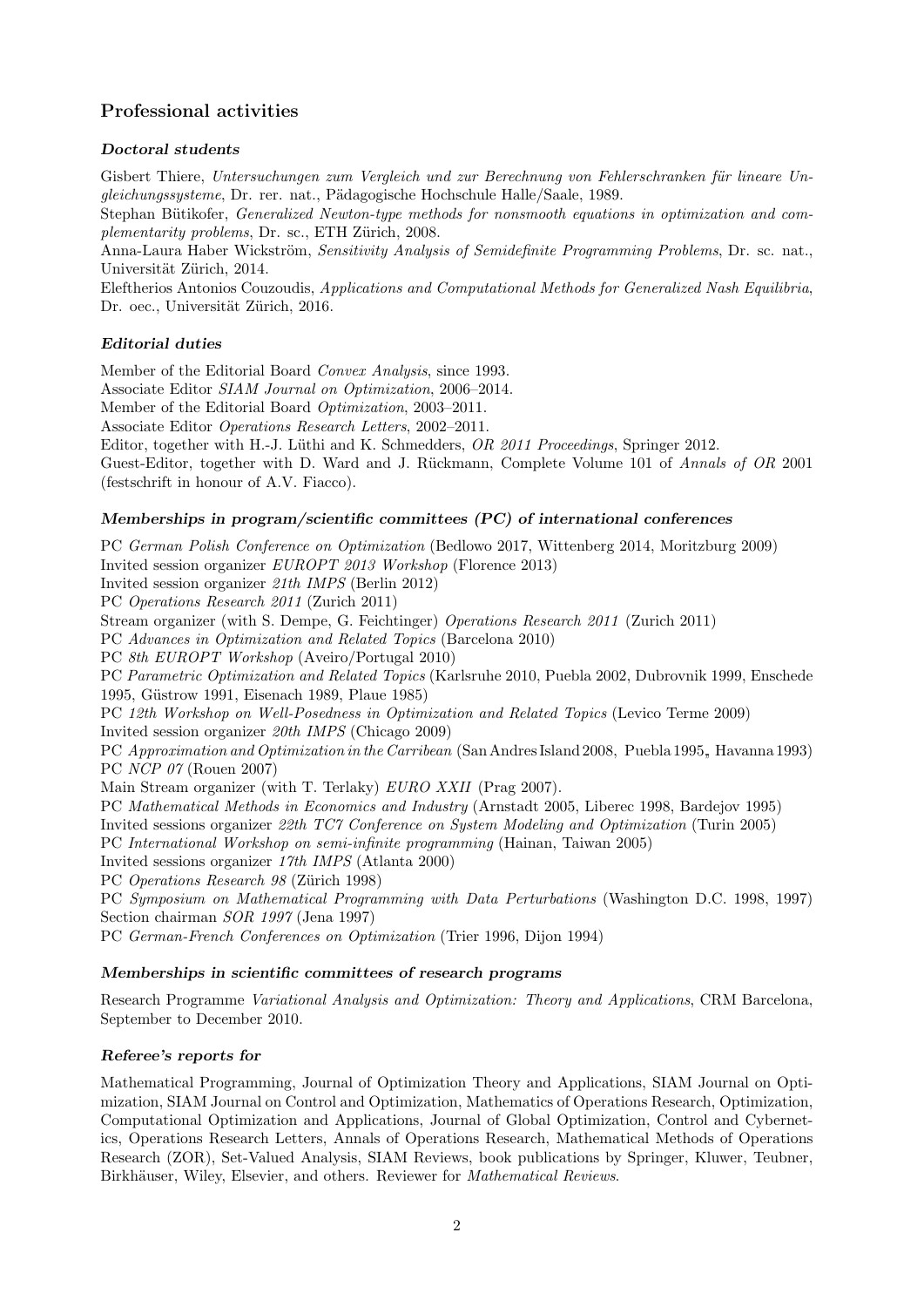#### Reviews, evaluations, recommendations

Reviews for appointments as professors (Germany, USA, Switzerland, and other countries); evaluation of doctor's theses and habilitation theses, e.g., Humboldt-Universität Berlin, Technische Universität Chemnitz, Universität Leipzig, Universität Zürich, ETH Zürich, Univ. Milano, TU Bergakademie Freiberg, Miguel Hernandez Univ. Elche; evaluation of research projects for National Science Foundations (Germany, USA, Chile, Netherlands, Israel).

#### Membership in professional associations

Mathematical Optimization Society (MOS, formerly Mathematical Programming Society). Society for Industrial and Applied Mathematics (SIAM). SIAM Activity Group on Optimization. Fachgruppe Optimierung (SIGOPT) der DMV. Gesellschaft für Operations Research (GOR). Schweizerische Vereinigung für Operations Research (SVOR).

## Research results

#### Publications (see list of publications)

#### Presentations: summary

more than 100 papers at international conferences and workshops, including plenary or semi-plenary talks, e.g., at

Workshop on Nonsmooth and Variational Analysis - ESI Vienna 2019 (Wien), NOSTOP 2018 - WIAS-PGMO Workshop on Nonsmooth and Stochastic Optimization (Berlin), Paraopt XI 2017 - 11th International Conference on Parametric Optimization and Related Topics (Prague), GPCO 2017 - 7th German-Polish Conference on Optimization (Bedlowo/Poland), ALEL 2016 - International Conference in Optimization and its Applications (Cartagena/Spain), International Conference on Variational Analysis, Optimization and Quantitative Finance in honor of Terry Rockafellar's 80th Birthday (TERRY FEST 2015) (Limoges/France), 6th International Conference on Complementarity Problems 2014 (Berlin), 4th Workshop on Optimization and Variational Analysis 2010 (Elche, Spain), 16th Conference on Mathematical Methods in Economics and Industry 2009 (Ceske Budejovice), Autumn School: Optimization and Multiphase Problems 2008 (Budapest/Hungary), Parametric Optimization and Related Topics 2005 (Cairo/Egypt), Well-Posedness in Optimization 2003 (Marseille-Luminy/France), Well-Posedness in Optimization 2001 (Warsaw/Poland), German-Polish Conference on Optimization 1999 (Zagan, PL), Semi-Infinite Programming 1999 (Alicante/Spain), Mathematical Programming with Data Perturbations 1998 (Washington DC), 11th International Baikal School-Seminar 1998 (Baikal, Russland), Parametric Optimization and Related Topics 1997 (Tokyo/Japan), Semi-Infinite Programming 1996 (Cottbus/D), Mathematical Programming with Data Perturbations 1995 (Washington DC), Mathematical Programming with Data Perturbations 1994 (Washington DC), Parametric and Shape Optimization 1993 (Warschau, PL), Parametric Optimization and Related Topics 1991 (Güstrow/D), SOR 1991 (Trier, D)

#### more than 90 talks at colloquia of mathematical and OR institutes

in Germany, Switzerland, USA, Russia, Spain, Austria, Poland, England, Czech Republic, Slovakian Republic, Hungary, Bulgaria, Belgium.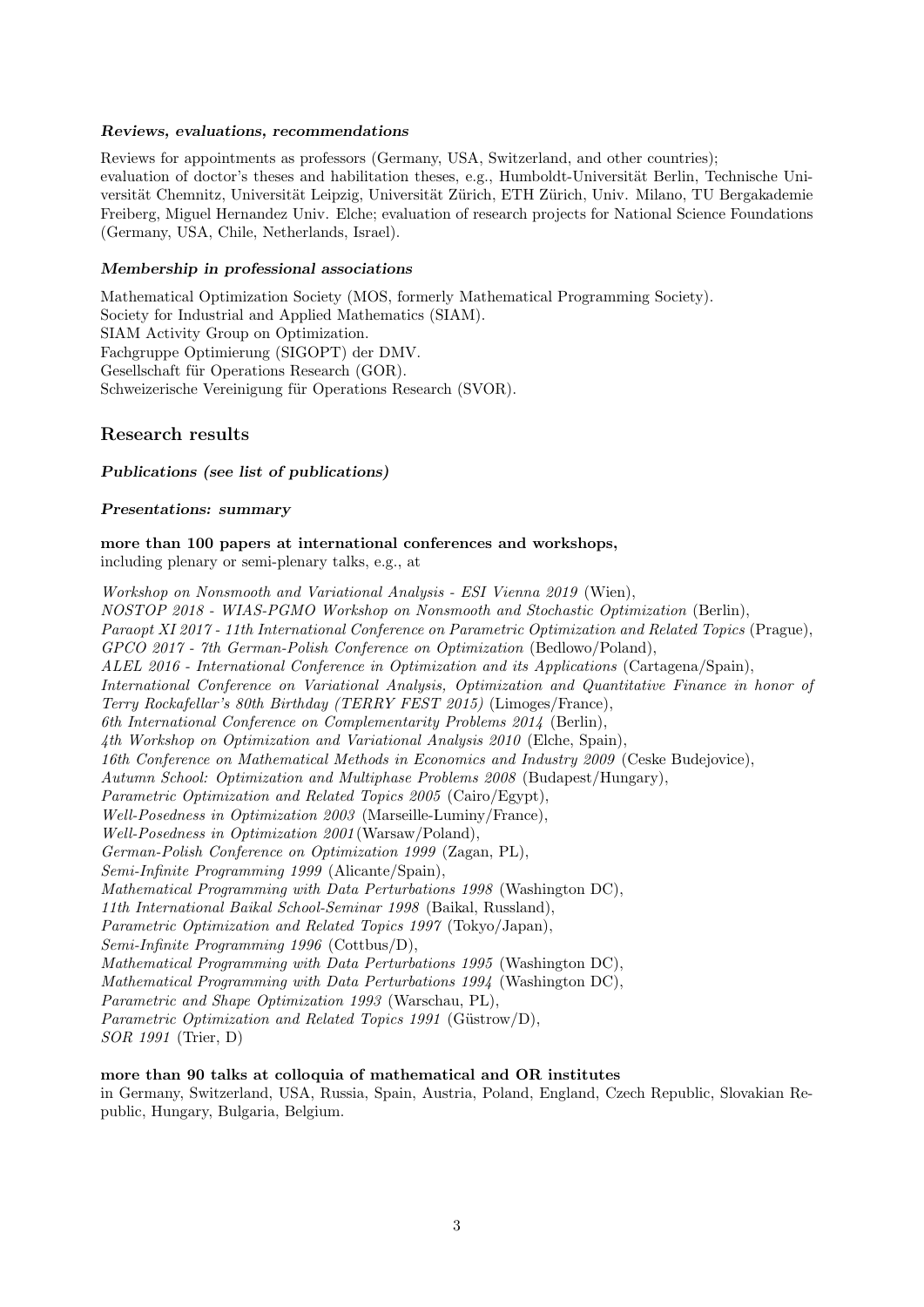#### Presentations: talks since 2000

On Newton-type methods for generalized equations, OR 2019, Dresden, 3-6 September 2019.

On extensions of Newton's method for equations and inclusions, Workshop on Nonsmooth and Variational Analysis, Erwin Schrödinger International Institute for Mathematics and Physics (ESI) Vienna, 28 January  $-1$  February 2019.

Isolated calmness of Hölder and Lipschitz type in nonlinear optimization, NOSTOP 2018 - WIAS-PGMO Workshop on Nonsmooth and Stochastic Optimization, Berlin, 26 June 2018.

Some extensions of the Frank-Wolfe theorem, Universität Wien, ISOR Colloquium, 4 June 2018.

On generalized Newton methods for equations and inclusions, SIGOPT 2018, Kloster Irsee, 21-23 March 2018.

Parametric optimization and variational problems involving polyhedral multifunctions, Paraopt XI - 11th International Conference on Parametric Optimization and Related Topics, Prague, 19-22 September 2017.

On Lipschitz and Hölder stability of stationary solutions to sonlinear optimization problems, 7th German-Polish Conference on Optimization, Bedlowo/Poland, 27 August - 01 September 2017.

Hölder and Lipschitz stability in nonlinear optimization - some new results, 2nd Central European Set-Valued & Variational Analysis Meeting, Jena/D, 3 December 2016.

Approximations and generalized Newton methods for equations and inclusions, OR 2016 Hamburg, 30 August - 2 September 2016.

Lipschitz and Hölder stability of stationary solutions, ALEL 2016 - International Conference in Optimization and its Applications, Cartagena/Spain, 6-8 June 2016.

Pseudo-smooth functions and Newton-type methods for nonlinear optimization and complementarity problems, 13th EUROPT Workshop on Advances in Continuous Optimization, Edinburgh, July 8-10, 2015.

Calm and locally upper Lipschitz multifunctions: Intersection mappings and applications in optimization, International Conference on Variational Analysis, Optimization and Quantitative Finance in honor of Terry Rockafellar's 80th Birthday (TERRY FEST 2015), Limoges/France 18-22 May 2015.

Calmness of the argmin mapping in parametric optimization problems, Swiss OR Days 2015, IBM Research Zurich 7-8 May 2015.

Intersection of calm multifunctions and its application to the argmin mapping, OR 2014, Aachen, 2-5 September 2014.

Calmness of solution mappings in parametric optimization problems, 6th International Conference on Complementarity Problems (ICCP 2014), Berlin, 4-8 August 2014.

Strong and metric regularity of generalized equations in constrained optimization, International Symposium on Applied Analysis, Zurich, 10-11 June 2014.

Calmness of feasible and optimal solutions in nonlinear programming, 6th German Polish Conference on Optimization, Wittenberg/D, 28 February - 4 March 2014.

Regularity of solution mappings in nonlinear optimization, Johannes-Kepler-Univerität Linz, 11 February 2014.

Strong and metric regularity of generalized equations in nonlinear optimization, Mathematical Programming Seminar, CORE Louvain-la-Neuve, 31 October 2013.

Calmness of feasible and optimal solution maps for perturbed semi-infinite optimization problems, EURO-INFORMS MMXIII, Rome, 1 - 4 July 2013.

Uniqueness of solutions under metric regularity of Karush-Kuhn-Tucker systems for cone constrained programs, 11th EUROPT Workshop on Advances in Continuous Optimization, Florence, 26-28 June 2013.

On Metric Regularity of Karush-Kuhn-Tucker Systems in Nonlinear Optimization, Kolloquium IOR-KIT, Karlsruher Institut fr Technologie, 6 June 2013.

Aubin property and uniqueness of solutions in cone constrained optimization, OR 2012, Hannover/Germany, 4-7 September 2012.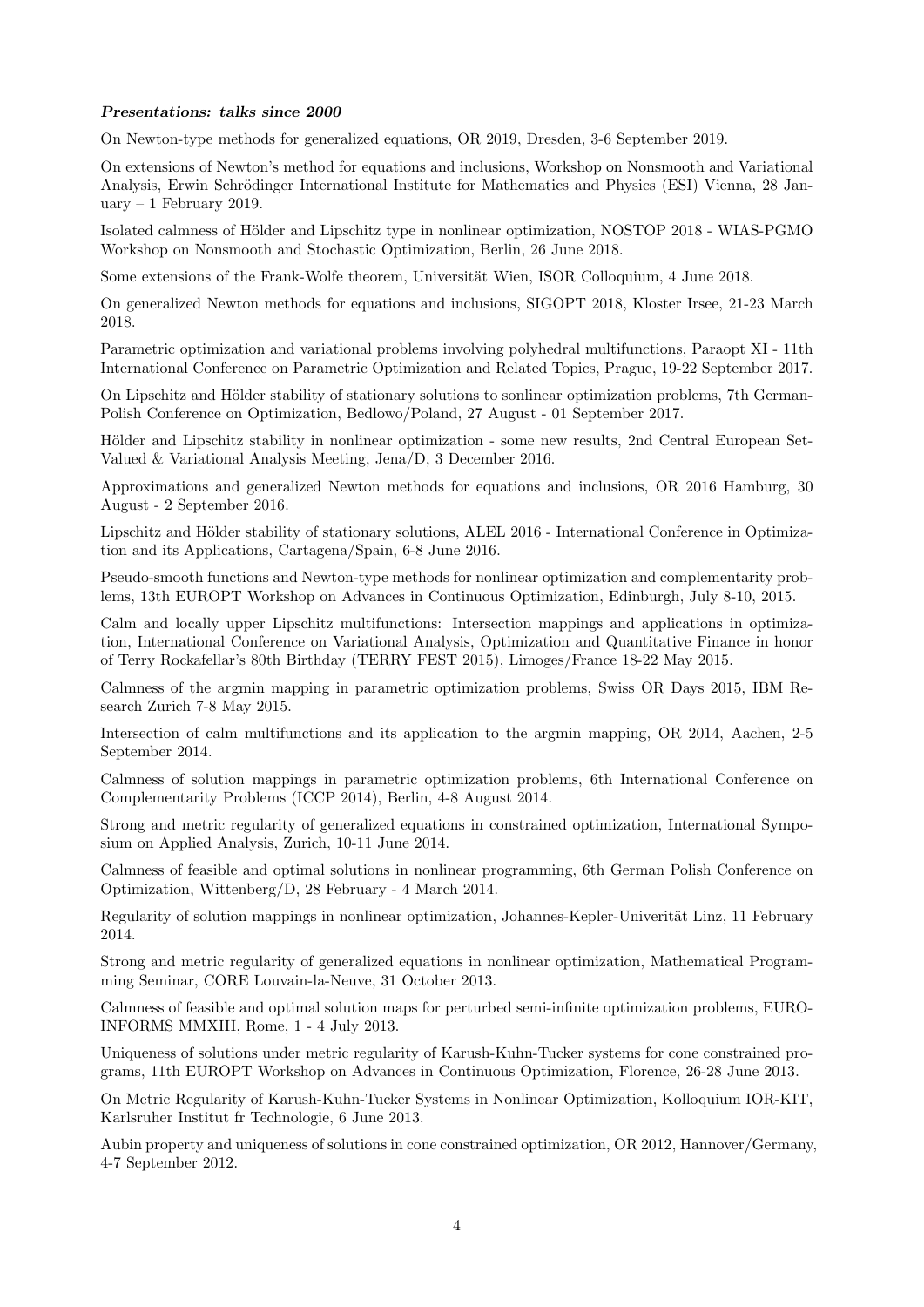Some notes on stability analysis via generalized derivatives, ISMP Satellite Meeting on Generalized Differentiation, Berlin, 25 August, 2012.

Metric regularity versus strong regularity for critical points of nonlinear optimization problems, 21st International Symposium on Mathematical Programming, Berlin, 19-24 August, 2012.

A class of nonsmooth Newton methods revisited, 17th International Conference Mathematical Methods in Economics and Industry, Berlin, 24-28 June, 2012.

Metric and strong regularity of generalized equations in nonlinear optimization, Mathematisches Kolloquium der Universitt Trier, 14. Juni 2012.

Handling Set Constraints in Variational Problems like Usual Inequalities, SIAM Conference on Optimization, Darmstadt/Germany, 16-19 May, 2011.

Calmness of feasible and optimal solution maps in semi-infinite optimization, OR 2011, Zurich, 30 August - 2 September 2011.

Parametric optimization and nonsmooth Newton schemes for special  $C^{1,1}$  programs, PAROPT X, Karlsruhe/Germany, 20-24 September 2010.

Parametric optimization and nonsmooth Newton schemes for generalized semi-infinite programs, 4th Workshop on Optimization and Variational Analysis (In honor of Professor Marco A. López), Elche/Spain, 14-16 June 2010.

Stability of solutions to Lipschitzian equations and nonlinear optimization problems, Colloquium, Department of Mathematical Sciences, Northern Illinois University DeKalb, 31 August 2009.

Approaches to stability characterizations for solution maps of perturbed inclusions, 20th International Symposium on Mathematical Programming, Chicago, Illinois, USA, 23-28 August 2009.

Calmness of infinite and semi-infinite constraint systems, 7th EUROPT Workshop Advances in Continuous Optimization, Remagen/Germany, 3-4 July 2009.

Taylor expansion for critical values and its application in optimization, Plenary Talk, 16th Conference on Mathematical Methods in Economics and Industry, Ceske Budejovice, 15-19 June 2009.

Nonsmooth Newton schemes for generalized semi-infinite programs, 4th German-Polish Conference on Optimization, Moritzburg, 14-18 March 2009.

Approaches to Semi-Infinite Optimization, Tutorial, Autumn School: Optimization and Multiphase Problems, Budapest, 6-10 October 2008.

Generalized semi-infinite programs: reduction approach and a nonsmooth Newton method, Sixth Joint OR Days, Lausanne, 11 September 2008.

Envelope theorems and generalized second-order derivatives of critical values, Operations Research 2008, Augsburg, 3-5 September 2008.

Nonsmooth Newton methods: Convergence, solution schemes and application to semi-infinite optimization, One Day Optimization Workshop, Department of Mathematics, Politecnico di Milano, 19 May 2008.

Characterizations for calmness of multifunctions and the approach via optimization methods, 11th Workshop on Well-Posedness in Optimization and Related Topics, Alicante, Spain, 10-14 September 2007.

Optimization methods and Lipschitz stability of inclusions in Banach spaces, EURO XXII – Prague, 8-11 July 2007.

Lipschitz Stability of Solutions to Generalized Equations and Optimization Problems, Arbeitsgemeinschaft Analysis, Universität Zürich, 14.6.2007.

Konzepte der Stabilität von Lösungen nichtlinearer Optimierungsprobleme und ihre Charakterisierung, Mathematisches Kolloquium, Universität Würzburg, 02.02.2007.

Strong Lipschitz stability of solutions to perturbed convex semi-infinite programs, Fourth OR Days, Lausanne, 14-15 September 2006.

Criteria for Lipschitz stability of optimal solutions to convex programs, Operations Research 2006, Karlsruhe 6.-8. September 2006.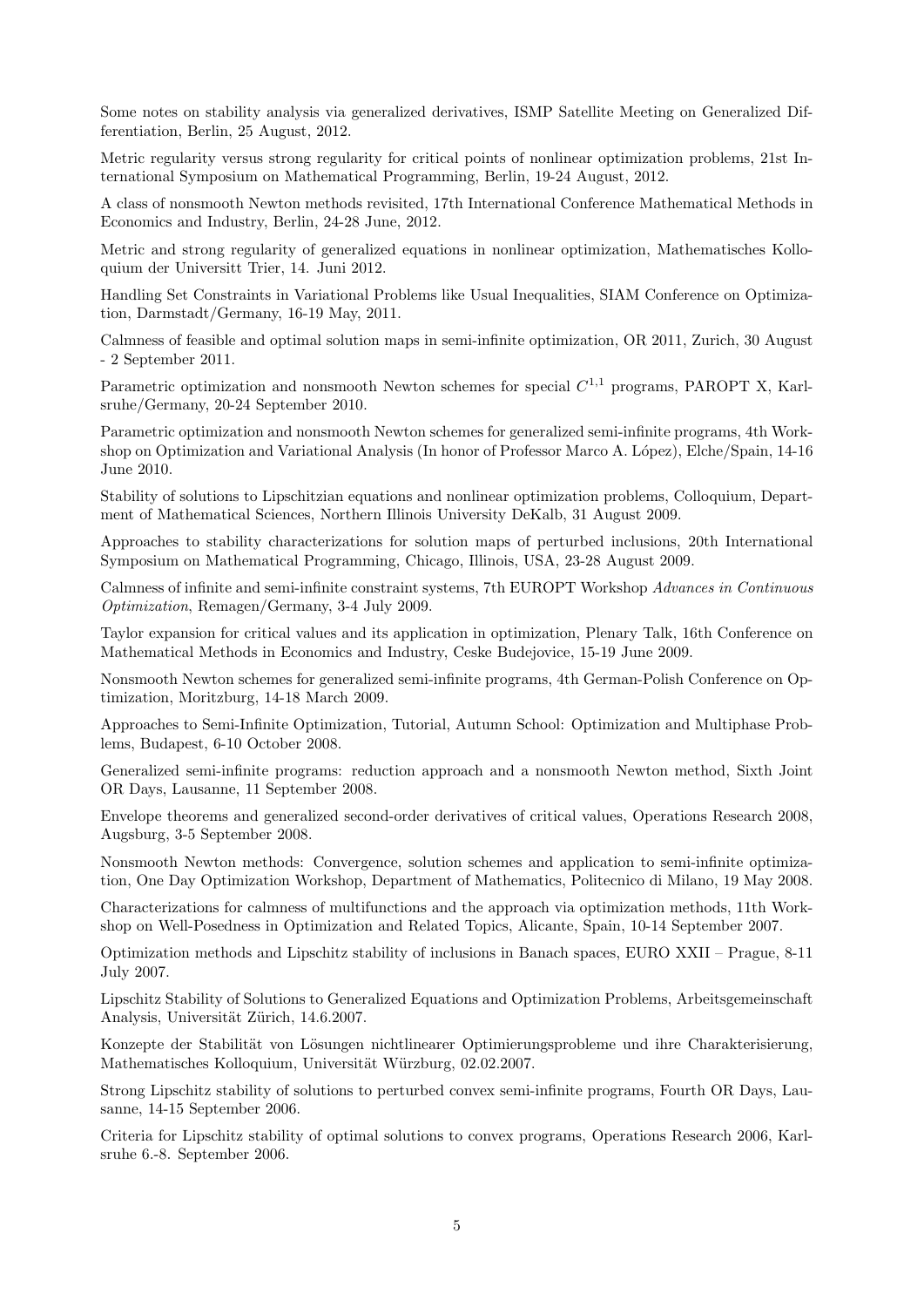Characterizations of Lipschitz stability of solutions to nonlinear optimization problems, Mathematisches Kolloquium, Universität Trier, 13.07.2006.

Lipschitz stability for stationary solutions of nonlinear optimization problems, Seminar der Forschungsgruppe Nichtlineare Optimierung und Inverse Probleme, WIAS Berlin, 03.01.2006.

Parametric quadratic optimization revisited, Invited Plenary Talk, International Conference on Parametric Optimization and Related Topics (PARAOPT VIII) November 27 - December 1, 2005, Cairo (Egypt).

Lipschitz stability in nonlinear optimization, Talk at the University of Alicante, 10 October 2005.

Newton methods for nonsmooth equations in optimization – an elementary view, Talk at the Miguel Hernández University Elche, 9 October 2005.

Stability for nonlinear programs under linear constraints, 10th Workshop on Well-Posedness of Optimization Problems and Related Topics, Borovets, Bulgaria, September 5-9, 2005.

Nonsmooth equations in optimization: Regularity and generalized Newton schemes, Third OR Days, IBM Rüschlikon, Switzerland, 15-16 September 2005.

Stability of stationary solutions for nonlinear programs and variational conditions with linear constraints, 22nd IFIP TC7 Conference on System Modelling and Optimization, Turin, 18-22 July 2005.

Stability in nonlinear optimization under constraint degeneracy. Optimization and Applications, Oberwolfach Meeting, 9-15 January 2005.

Convergence of primal-dual solutions for the log-barrier method and Lipschitz stability for nonlinear programs without LICQ. 12th French-German-Spanish Conference on Optimization, Avignon, 20-24 September 2004.

Lipschitz estimates for primal-dual solutions of log-barrier type methods in the absence of LICQ. Second Joint Operations Research Days, Université de Genève, Chateau de Coppet, 8-10 September 2004.

Characterizations of Lipschitz properties for stationary solutions of perturbed nonlinear programs under MFCQ. GAMM 75th Annual Meeting, TU Dresden, 21-27 March 2004.

Lipschitz-Analysis von stationären Lösungen parametrischer nichtlinearer Optimierungsprobleme. Festkolloquium aus Anlass des 65. Geburtstags von Prof. Dr. K. Beer, TU Chemnitz, 23 January 2004.

Characterizations of Lipschitz Stability for Stationary Solutions of Nonlinear Programs under MFCQ. IX Workshop on Well-Posedness in Optimization, CIRM, Marseille-Luminy, France, 8.-12.09.03.

Strong Lipschitz Stability of Stationary Solutions in Variational Analysis under MFCQ, Part II: Application to Nonlinear Optimization. 18th ISMP Copenhagen, Denmark, 18.-22.08.03.

Charakterisierungen der Lipschitz-Stabilität von Lösungen nichtlinearer Optimierungsprobleme. Vortrag am Lehrstuhl Numerik/Optimierung der Technischen Universität Berlin, 26.06.03.

Regularitätskonzepte für nichtglatte Gleichungen und ihre Anwendung in der nichtlinearen Optimierung. Vortrag im Dresdner Mathematischen Seminar, TU Dresden, 25.06.03.

Regularitätskonzepte für nichtglatte Gleichungen und ihre Anwendung auf Optimierungs- und Gleichgewichtsprobleme. Oberseminar Optimierung, Max Planck Institute for Mathematics in the Sciences, Universität Leipzig, D, 28.11.02.

Constrained minima and Lipschitzian penalties. French-German-Polish Conference on Optimization, Cottbus, D, 9.-13.9.02. (co-author B. Kummer, Berlin).

Second order optimality conditions for  $C^{1,1}$  programs and their application to solution stability. Operations Research 2002 - International Conference on Operations Research, Klagenfurt, A, 2.-5.9.02.

Existenz und Anwendung von Lipschitz–Fehlerschranken für Lösungen gestörter nichtlinearer Optimierungsprobleme. Colloquium Operations Research, Universität Karlsruhe, D, 27.6.02.

Lipschitz properties of multifunctions and their application to optimization problems. Series of talks at the Miguel Hernández University Elche, Elche, Spain, 4.-8.3.02.

Lipschitz stability in nonlinear optimization via generalized derivatives. Mathematical colloquium, Miguel Hernández University Elche, Elche, Spain, 7.3.02.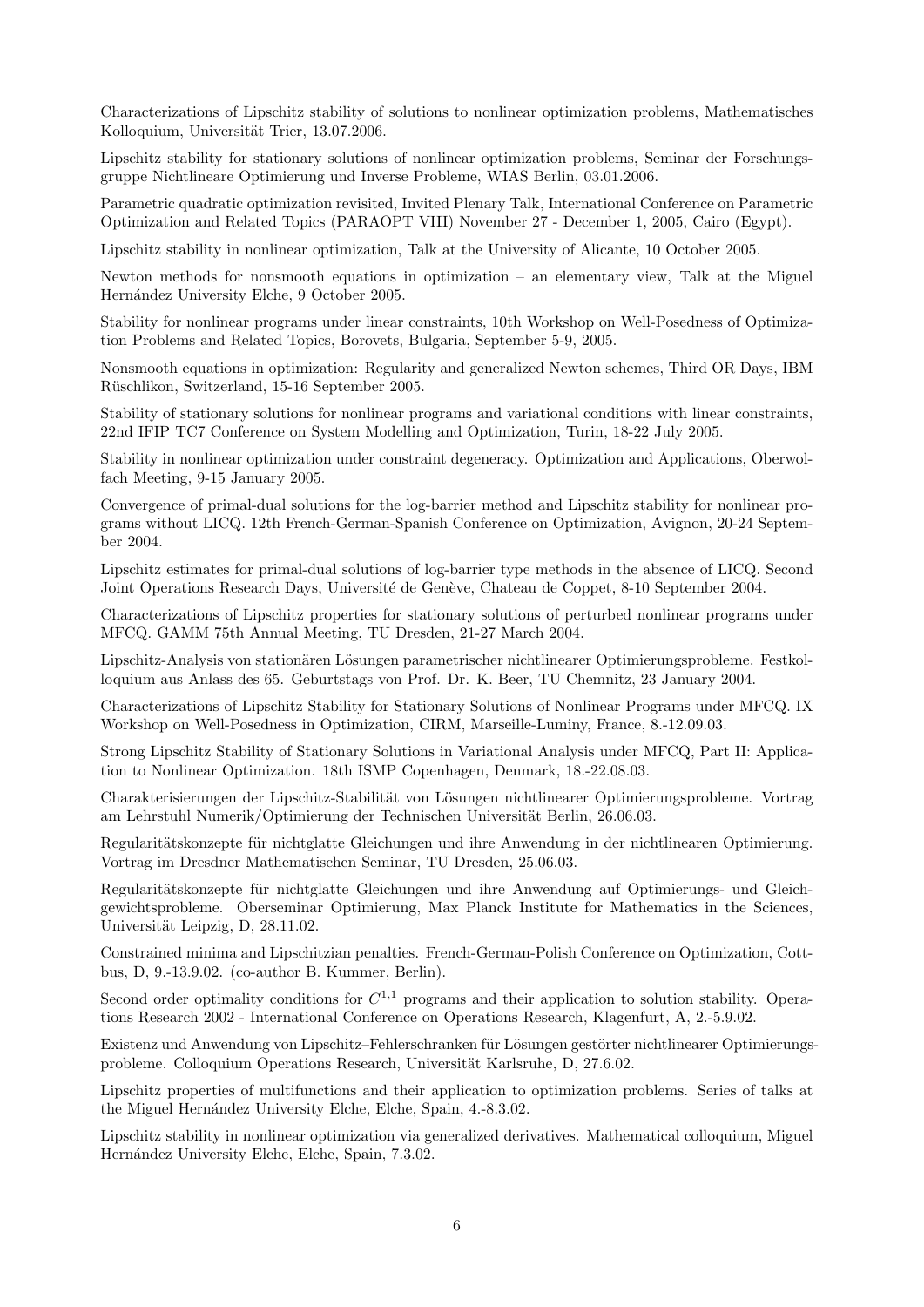Extension of the existence theorem of linear optimization to optimization problems involving convex polynomials. Mathematical colloquium, University of Alicante, Alicante, Spain, 6.3.02.

Lipschitz stability of stationary and optimal solutions of parameterized nonlinear programs. Workshop on Well-Posedness in Optimization and Related Topics, Banach Center, Warsaw, PL, 10.-14.09.01.

Quadratic approximations of nonlinear programs and perturbations analysis of stationary solutions. 20th IFIP TC 7 Conference on System Modelling and Optimization, Trier, D, 23.-27.07.01.

Optimalitäts- und Lipschitz-Stabilitätsbedingungen 2. Ordnung in der nichtlinearen Optimierung. Forschungsseminar "Optimierung" an der Humboldt-Universität zu Berlin, Berlin, D, 19.07.01.

Nichtglatte Gleichungen in der Optimierung: Regularität und Newton-Verfahren. Mathematisches Kolloquium der TU Ilmenau, Ilmenau, D, 12.01.01.

Second–order conditions for upper regularity of solutions to nonlinear programs. French-German-Italian Conference on Optimization, Montpellier, France, 4.-8.9.2000.

Existence and stability theorems for optimization problems involving convex polynomials. Mathematical colloquium, Old Dominion University, Norfolk, Virginia, USA, 14.8.2000.

Regularity of KKT systems and Taylor expansion of the marginal map in nonlinear optimization. 17th International Symposium on Mathematical Programming, Atlanta, Georgia, USA, 7.-11.8.2000.

### Supported research projects (selected)

Swiss National Foundation Project 200021-116048/1 Generalized Newton-type methods for nonsmooth equations in optimization and complementarity problems, 04/07-03/08; leader.

Cooperation in Science and Research with CEEC/NIS, Institutional Partnerships: Global and stochastic optimization (project coordinator: P. Kall), 1996-98, SNSF Project No. 7 IP 050104; co-worker.

DFG–project Regularity notions of nonsmooth (generalized) equations and their application (leader: B. Kummer, Berlin), 1997-98, supported by the Deutsche Forschungsgemeinschaft; co-worker.

DFG–project Numerical Analysis of Nonlinear Parametric Optimization and Control Problems, 1991-92, supported by the Deutsche Forschungsgemeinschaft; co-leader.

IIASA contracted study The Development of Parametric Optimization and its Applications, 1987-88, supported by the International Institute of Applied Systems Analysis, Laxenburg/Austria; co-leader.

Industrial project Optimal Planning in Road Reconstruction, 1988-1990, supported by the Ministry of Transport of GDR; leader.

#### Research seminars

Optimization and Applications Seminar (UNI/ETH ZH, each semester 2005-2015, co-organizer). Arbeitsgemeinschaft Analysis (UNI ZH), together with Michel Chipot (FS 14, SS 15)<sup>1</sup>. Quantitative methods in economics (UNI/ETH ZH, each semester 1999-2005, co-organizer).

## Teaching and supervising

#### **Students**

Doctoral thesis (Dr.rer.nat.) Gisbert Thiere, PH Halle, 1988; Doctoral thesis (Dr.sc.) Stephan Bütikofer, ETH Zürich, 2008; Doctoral thesis (Dr.sc.) Anna-Laura Haber Wickström, Universität Zürich, 2014; Doctoral study in economics (Dr.oec.) Eleftherios Couzoudis, Universität Zürich, 2016; more than 25 diploma, master and bachelor theses (Humboldt University Berlin, PH Halle, University of Zurich).

<sup>1</sup>FS Fall/Winter Semester, SS Spring/Sommer Semester